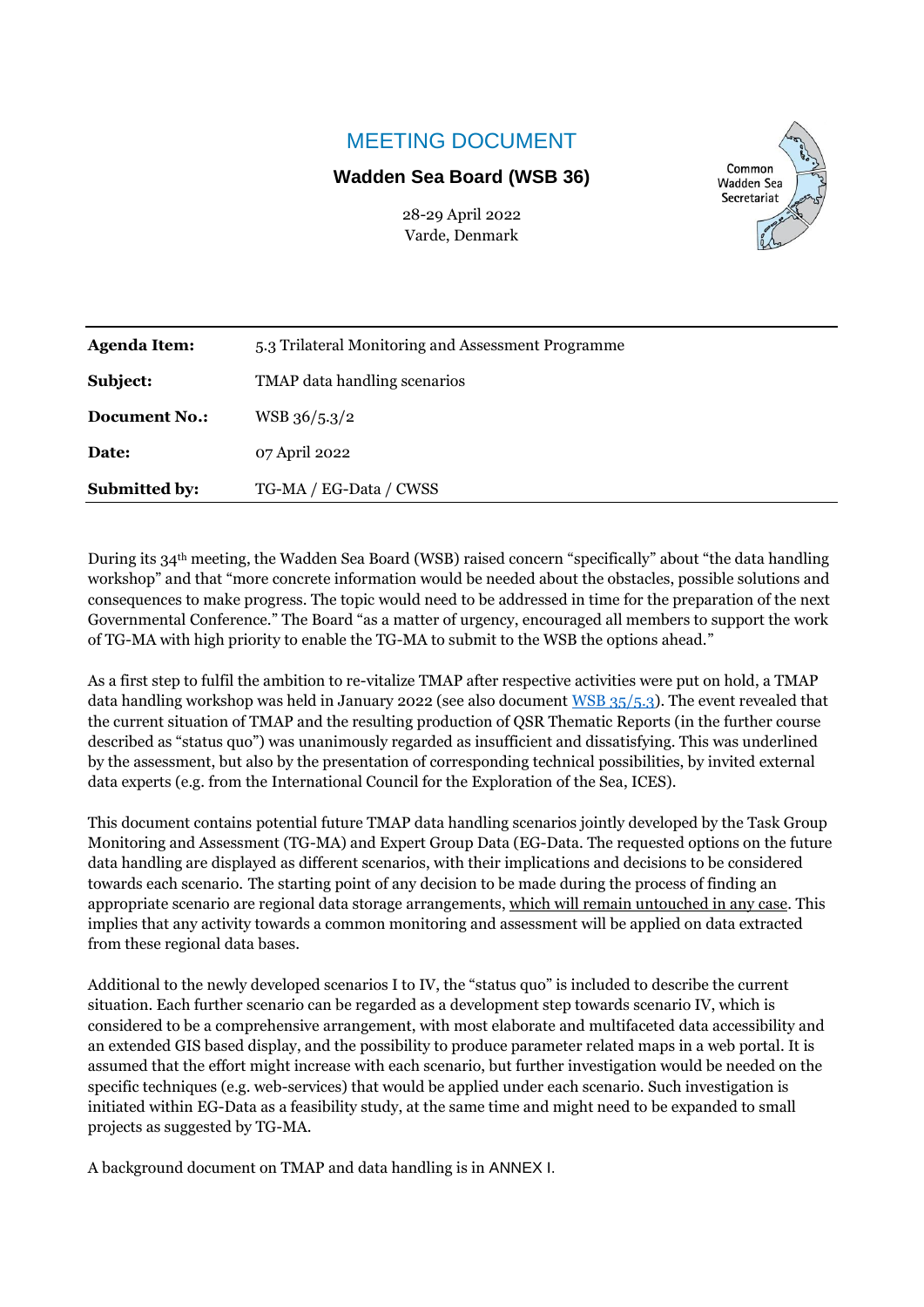**Proposal:** The meeting is invited to note the options presented and to decide on the preferred future data handling scenarios, taking also into account the desired features and outcomes of TMAP to meet the monitoring and assessment requirements proposed in the applications for the inscription of the Wadden Sea on the World Heritage List, as well as previous agreements (Tønder Declaration §§ 59.-60.). TG-MA requests further guidance from WSB on how to proceed.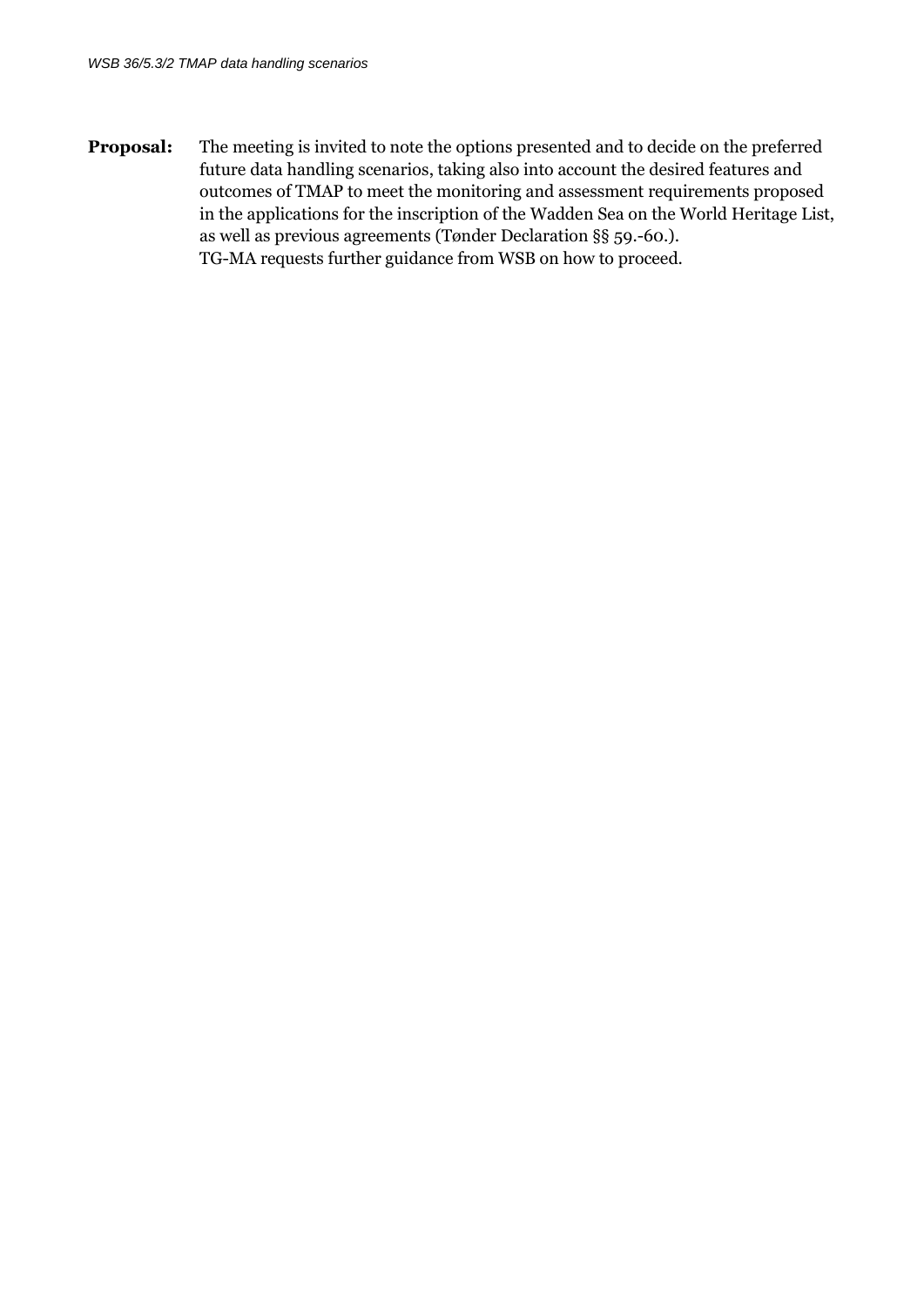# POTENTIAL FUTURE TMAP DATA HANDLING SCENARIOS

# **Predefinition:**

The scenarios outlined in this document share the following aspects/characteristics:

- no changes will apply to the national/regional databases
- any basic data quality control happens at national/regional level

# **The displayed features and keywords are defined as such:**

#### Interoperability:

The possibility for (spatial) data sets to be combined, and for services to interact, without repetitive manual intervention, in such a way that the result is coherent, and the benefit of the data sets and services is enhanced.

#### Storage:

Trilateral data storage – central physical storage of harmonized data

#### Visualization:

Discrimination between a simple and an extended visualization

- Simple visualization in e.g. a basic GeoViewer that also can serve as a data portal, presentation of single layers
- Extended visualization via a GIS-based system (e.g. Cadenza) with options for presenting different data layers in one map and presentation of predefined tables and diagrams

#### Data access:

Central access point – options range from a simple index of available data sources to a multifunctional portal with all data being available and displayed.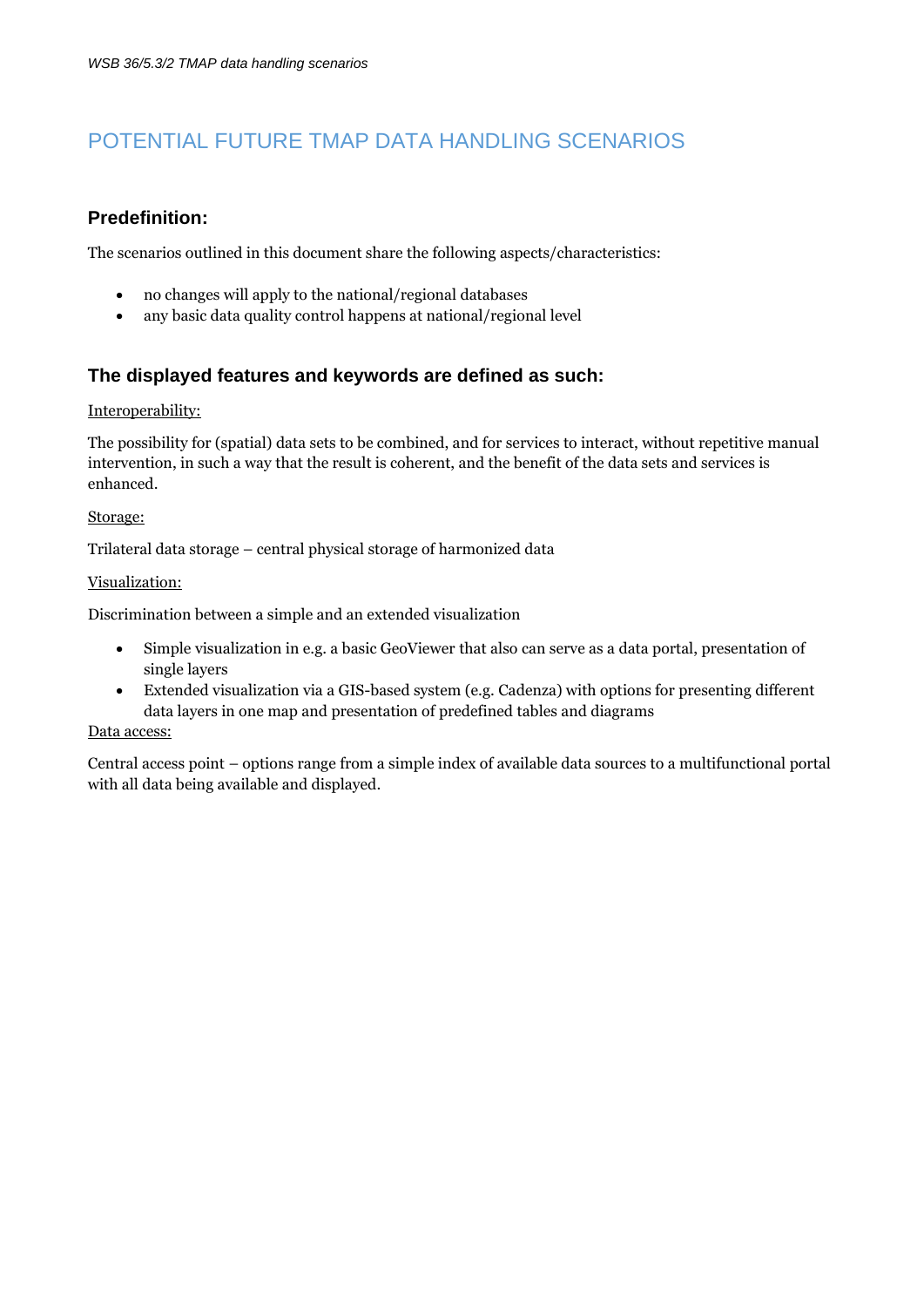

| .                | .                                               | --  | . .     | . .     |     | . . |
|------------------|-------------------------------------------------|-----|---------|---------|-----|-----|
| Data access      | Central access point                            | no  | yes     | yes     | yes | yes |
| Interoperability | Data harmonized + metadata                      | no  | no.     | yes     | yes | yes |
| Display          | Simple visualization (Geoviewer)                | no  | no      | no.     | yes | yes |
| Display          | Extended visualization (multifunctional portal) | no  | no      | no.     | no. | yes |
| Storage          | Trilateral data storage                         | no  | no      | no      | no  | yes |
| Target groups    | CWSS, trilateral groups, QSR Authors            | yes | yes     | yes     | yes | yes |
| Target groups    | <b>Scientists</b>                               | no  | limited | yes     | yes | yes |
| Target groups    | Schools, public                                 | no  | limited | limited | yes | yes |

*Figure 1: The upper part of the schematic visualizes the necessary decision-making process towards a suitable data handling scenario. The table below displays the features possible under each scenario.*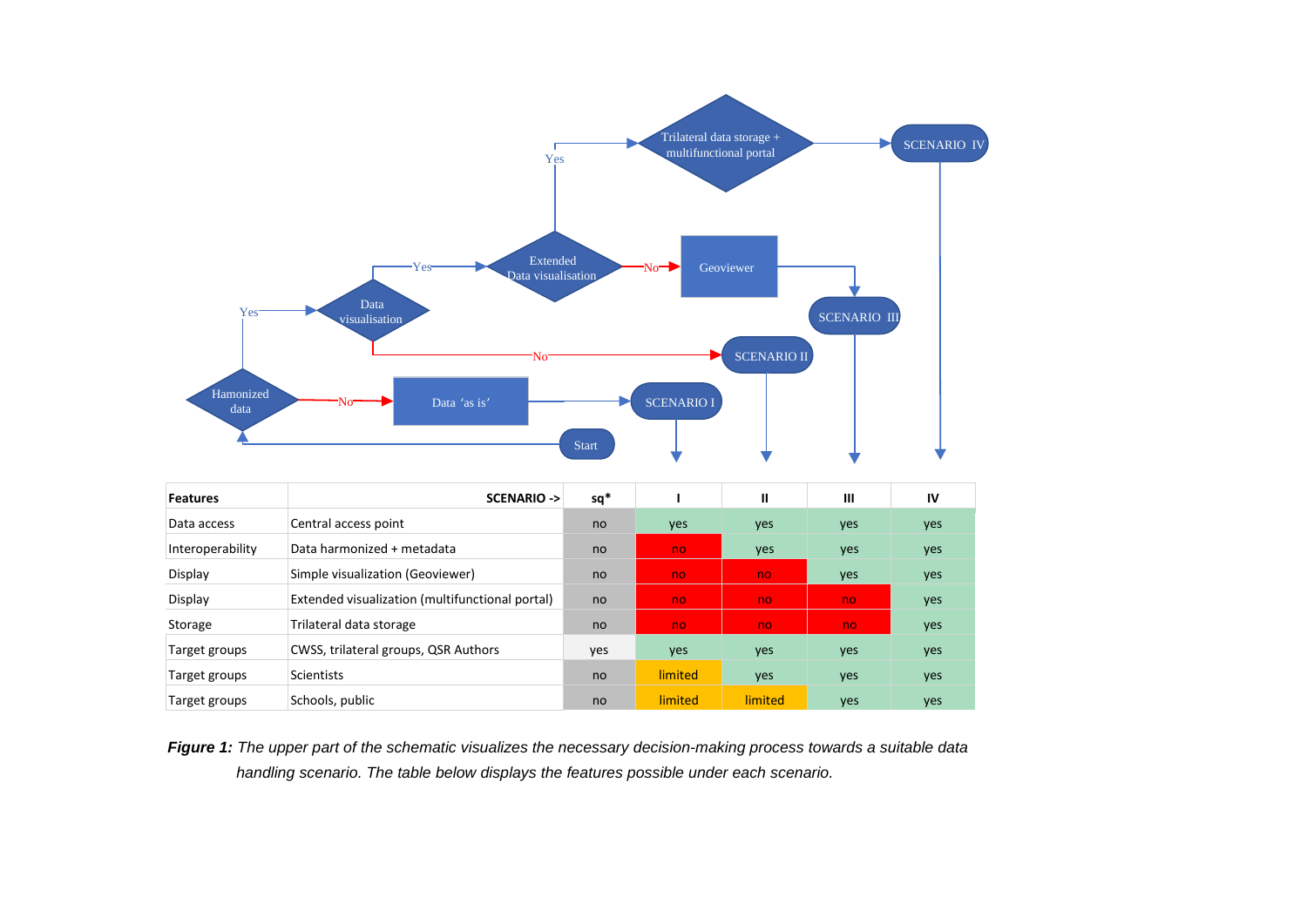# **Data Handling Scenarios – Consequences**

*Table 1: Expected consequences of the different TMAP data handling scenarios.*

#### **\*Status quo**

- constantly high costs for QSR authors
- no control on data sources as well as quality/consistency of data processing (harmonization)
- limited outreach potential beyond QSR

| <b>Scenario 1</b>                                                                                                                                                                                                                                        | Scenario 3                                                                                                                                                                                                                                                                                                                |  |  |  |  |
|----------------------------------------------------------------------------------------------------------------------------------------------------------------------------------------------------------------------------------------------------------|---------------------------------------------------------------------------------------------------------------------------------------------------------------------------------------------------------------------------------------------------------------------------------------------------------------------------|--|--|--|--|
| constantly high costs for QSR authors<br>$\bullet$<br>control on data source; no control on<br>$\bullet$<br>quality/consistency of data processing<br>(harmonization)<br>central data access point<br>$\bullet$<br>limited outreach potential beyond QSR | implementation costs for data harmonization &<br>simple visualization<br>control on data source and quality/consistency of<br>harmonization<br>central data access point<br>$\bullet$<br>simple data visualization (Geoviewer can also serve<br>as a data portal)<br>increased outreach potential beyond QSR<br>$\bullet$ |  |  |  |  |
| <b>Scenario 2</b>                                                                                                                                                                                                                                        | Scenario 4                                                                                                                                                                                                                                                                                                                |  |  |  |  |
| implementation costs for data harmonization<br>$\bullet$<br>control on data source and quality/consistency<br>$\bullet$<br>of harmonization<br>central data access point<br>$\bullet$<br>limited outreach potential beyond QSR                           | high implementation costs & low maintenance costs<br>control on data source and quality/consistency of<br>$\bullet$<br>harmonization<br>central data access point<br>$\bullet$<br>extended data visualization<br>$\bullet$<br>maximized outreach potential (trilateral community,<br>$\bullet$<br>scientists, public)     |  |  |  |  |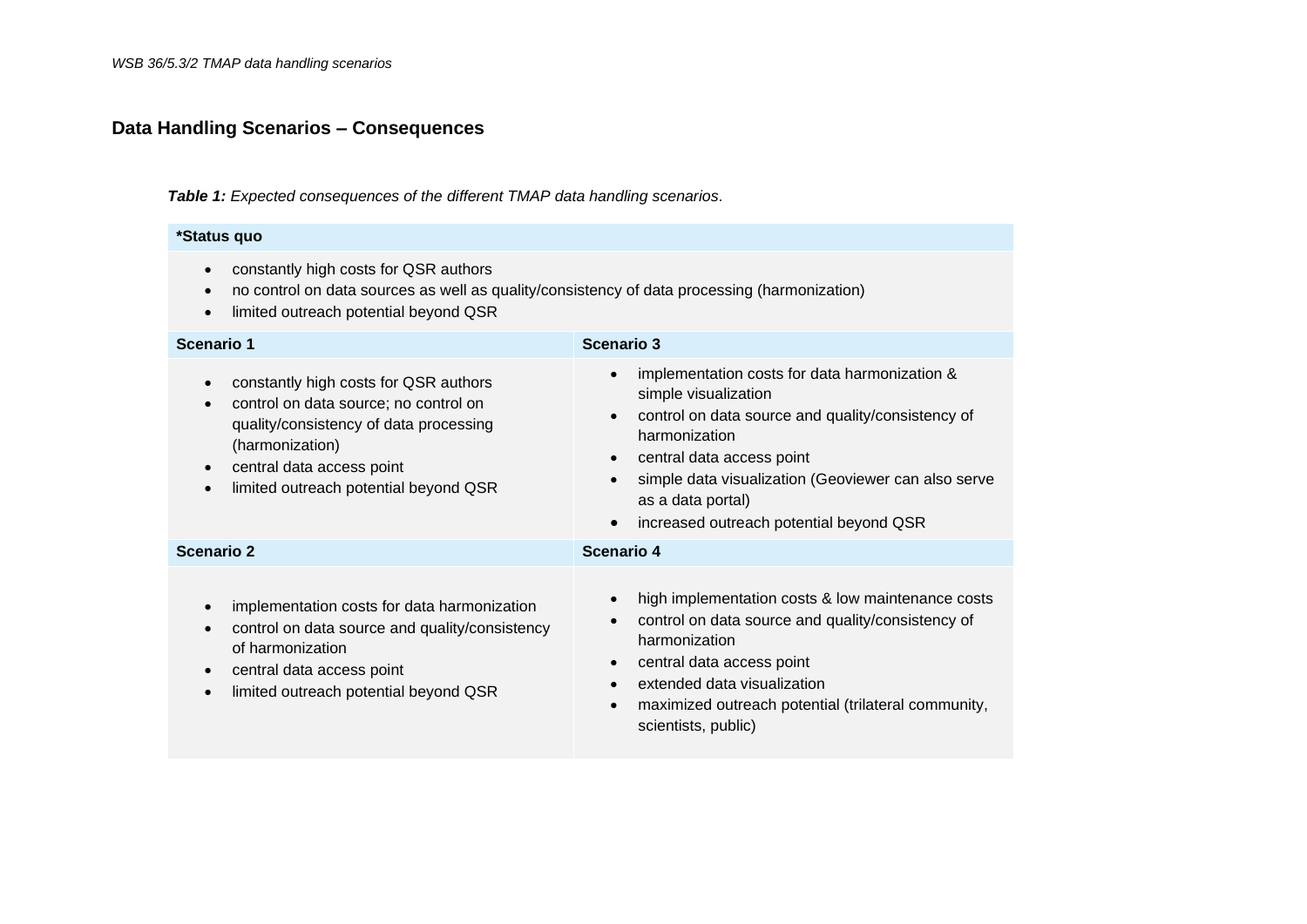#### **ANNEX I**

#### **TMAP data handling – background document**

# The Trilateral Monitoring and Assessment Programme



# **Background**

The Trilateral Monitoring and Assessment Programme (TMAP) is the joint monitoring programme of the Wadden Sea states and considered as one of the cornerstones of the Trilateral Cooperation on the Protection of the Wadden Sea. Launched in 1997 [\(Stade Declaration\)](https://www.waddensea-worldheritage.org/resources/1997-stade-declaration), the programme spans over a broad range of topics, such as morphology, ecological processes, wildlife and human activities. TMAP covers the entire Wadden Sea Area including islands and offshore areas.

The vision of TMAP is a harmonized and effective monitoring and assessment programme, where the assessment of the ecosystem and its components are based on sound scientific evidence. It serves the needs of policy making at all levels, the commitments ensuing from relevant EU legislation and instruments of international law, as well as th[e World Heritage](https://www.waddensea-worldheritage.org/one-wadden-sea-one-global-heritage) status and the management of the Wadden Sea as an ecological entity. The programme will be continuously further developed to fulfil the needs of, but also to use synergies with (if applicable), various national and international reporting obligations, in particular current EU Directives such as the Habitats Directive (HD), Birds Directive (BD), Water Framework Directive (WFD) and Marine Strategy Framework Directive (MSFD).

During the German presidency (2018-22), TWSC aims to foster the adjustment of the TMAP to today's obligations and to guarantee a future proof approach with the necessary synergies with existing monitoring programmes. Focus is also on increasing the visibility and outreach of TMAP and the advantage as a sound basis for reporting through the QSRs.

#### From the **Leeuwarden Declaration** (18 May 2018):

Para 19: *"Agree to increase the value of the Trilateral Monitoring and Assessment Programme to users and to a wider range of stakeholders, including the availability of data and presentation of information resulting from those data;"*

# **TMAP strategy**

The **TMAP** strategy is the current regulatory framework of the programme, finally adopted by the ministers during the 12th Trilateral Governmental Conference (TGC) in Tønder: :

Para 59.: *"Reconfirm the central importance of the Trilateral Monitoring and Assessment Programme (TMAP), as the indispensable basis for joint quality status assessments, the Wadden Sea Plan and the successful management of the Wadden Sea within the European Natura 2000 network and as a World Heritage property."*

Para 60.: *"Adopt the long-term common TMAP strategy as in Annex 6 as the basis for the further development of the TMAP, in close connection with the scientific community, with the aim to further increase its value in implementing EU Directives, and providing information for a wider range of stakeholders, also through the further development of the information system to allow for a better access of the data."*